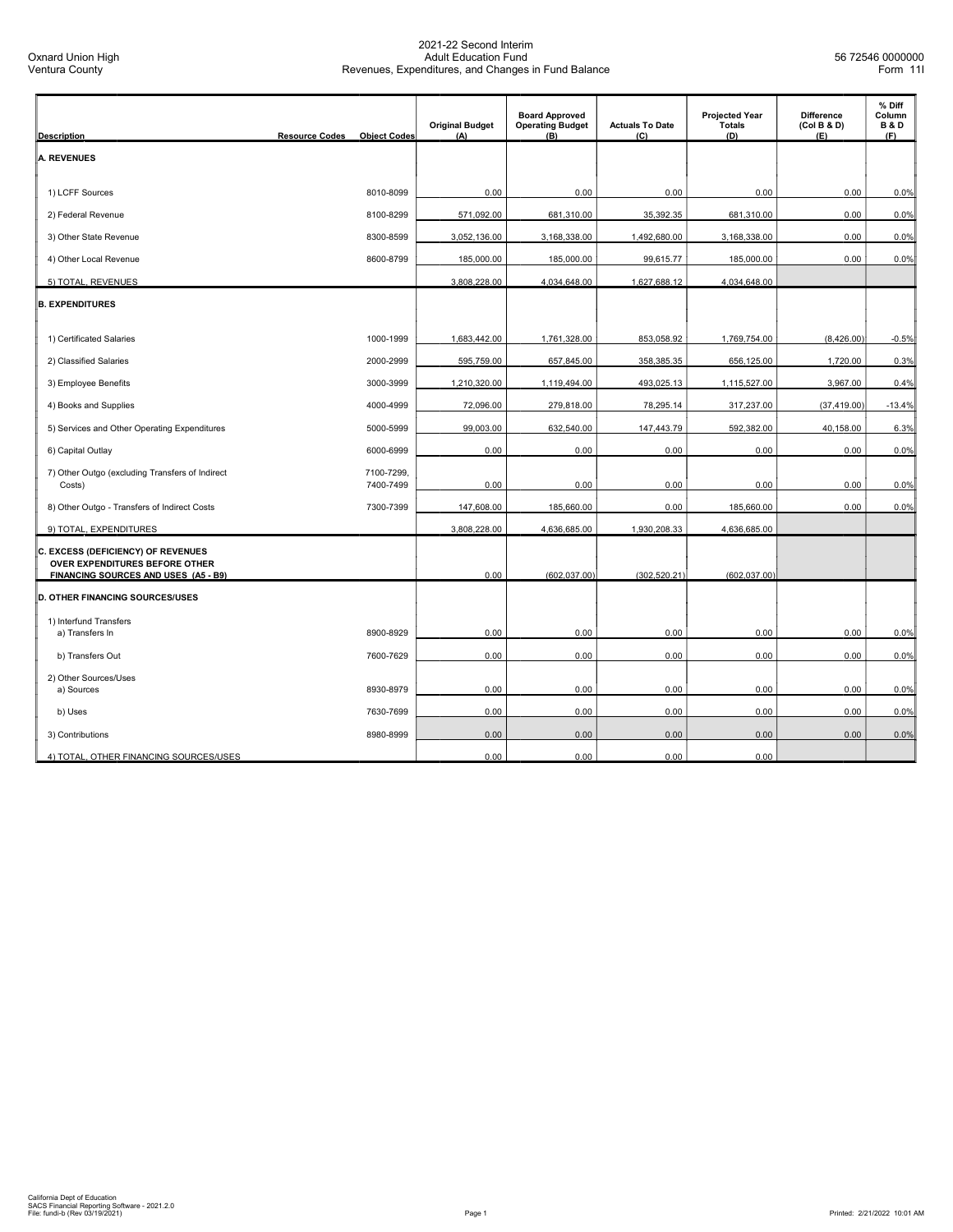| <b>Description</b>                                                 | <b>Resource Codes</b> | <b>Object Codes</b> | <b>Original Budget</b><br>(A) | <b>Board Approved</b><br><b>Operating Budget</b><br>(B) | <b>Actuals To Date</b><br>(C) | <b>Projected Year</b><br>Totals<br>(D) | <b>Difference</b><br>(Col B & D)<br>(E) | % Diff<br>Column<br><b>B&amp;D</b><br>(F) |
|--------------------------------------------------------------------|-----------------------|---------------------|-------------------------------|---------------------------------------------------------|-------------------------------|----------------------------------------|-----------------------------------------|-------------------------------------------|
| E. NET INCREASE (DECREASE) IN FUND<br>BALANCE (C + D4)             |                       |                     | 0.00                          | (602, 037.00)                                           | (302, 520.21)                 | (602, 037.00)                          |                                         |                                           |
| F. FUND BALANCE, RESERVES                                          |                       |                     |                               |                                                         |                               |                                        |                                         |                                           |
| 1) Beginning Fund Balance<br>a) As of July 1 - Unaudited           |                       | 9791                | 151,564.00                    | 602,037.00                                              |                               | 602,037.00                             | 0.00                                    | 0.0%                                      |
| b) Audit Adjustments                                               |                       | 9793                | 0.00                          | 0.00                                                    |                               | 0.00                                   | 0.00                                    | 0.0%                                      |
| c) As of July 1 - Audited (F1a + F1b)                              |                       |                     | 151,564.00                    | 602,037.00                                              |                               | 602,037.00                             |                                         |                                           |
| d) Other Restatements                                              |                       | 9795                | 0.00                          | 0.00                                                    |                               | 0.00                                   | 0.00                                    | 0.0%                                      |
| e) Adjusted Beginning Balance (F1c + F1d)                          |                       |                     | 151,564.00                    | 602,037.00                                              |                               | 602,037.00                             |                                         |                                           |
| 2) Ending Balance, June 30 (E + F1e)                               |                       |                     | 151,564.00                    | 0.00                                                    |                               | 0.00                                   |                                         |                                           |
| Components of Ending Fund Balance<br>a) Nonspendable               |                       |                     |                               |                                                         |                               |                                        |                                         |                                           |
| Revolving Cash                                                     |                       | 9711                | 0.00                          | 0.00                                                    |                               | 0.00                                   |                                         |                                           |
| <b>Stores</b>                                                      |                       | 9712                | 0.00                          | 0.00                                                    |                               | 0.00                                   |                                         |                                           |
| Prepaid Items                                                      |                       | 9713                | 0.00                          | 0.00                                                    |                               | 0.00                                   |                                         |                                           |
| All Others                                                         |                       | 9719                | 0.00                          | 0.00                                                    |                               | 0.00                                   |                                         |                                           |
| b) Restricted<br>c) Committed                                      |                       | 9740                | 151,564.00                    | 0.00                                                    |                               | 0.00                                   |                                         |                                           |
| <b>Stabilization Arrangements</b>                                  |                       | 9750                | 0.00                          | 0.00                                                    |                               | 0.00                                   |                                         |                                           |
| Other Commitments<br>d) Assigned                                   |                       | 9760                | 0.00                          | 0.00                                                    |                               | 0.00                                   |                                         |                                           |
| Other Assignments                                                  |                       | 9780                | 0.00                          | 0.00                                                    |                               | 0.00                                   |                                         |                                           |
| e) Unassigned/Unappropriated<br>Reserve for Economic Uncertainties |                       | 9789                | 0.00                          | 0.00                                                    |                               | 0.00                                   |                                         |                                           |
| Unassigned/Unappropriated Amount                                   |                       | 9790                | 0.00                          | 0.00                                                    |                               | 0.00                                   |                                         |                                           |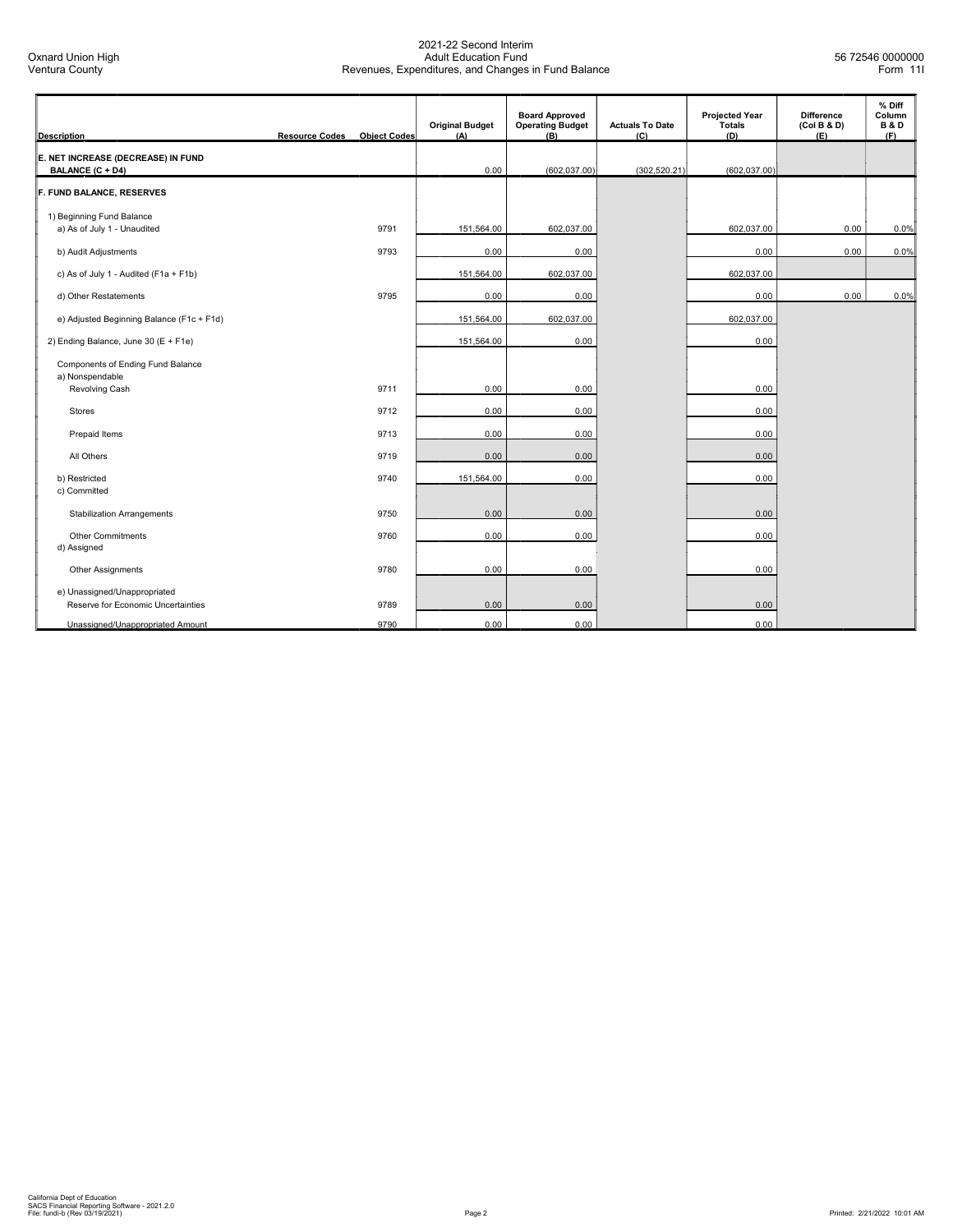| <b>Description</b>                                       | <b>Resource Codes</b> | <b>Object Codes</b> | <b>Original Budget</b><br>(A) | <b>Board Approved</b><br><b>Operating Budget</b><br>(B) | <b>Actuals To Date</b><br>(C) | <b>Projected Year</b><br><b>Totals</b><br>(D) | <b>Difference</b><br>(Col B & D)<br>(E) | % Diff<br>Column<br><b>B&amp;D</b><br>(F) |
|----------------------------------------------------------|-----------------------|---------------------|-------------------------------|---------------------------------------------------------|-------------------------------|-----------------------------------------------|-----------------------------------------|-------------------------------------------|
| <b>LCFF SOURCES</b>                                      |                       |                     |                               |                                                         |                               |                                               |                                         |                                           |
| <b>LCFF Transfers</b>                                    |                       |                     |                               |                                                         |                               |                                               |                                         |                                           |
| LCFF Transfers - Current Year                            |                       | 8091                | 0.00                          | 0.00                                                    | 0.00                          | 0.00                                          | 0.00                                    | 0.0%                                      |
| LCFF/Revenue Limit Transfers - Prior Years               |                       | 8099                | 0.00                          | 0.00                                                    | 0.00                          | 0.00                                          | 0.00                                    | 0.0%                                      |
| TOTAL, LCFF SOURCES                                      |                       |                     | 0.00                          | 0.00                                                    | 0.00                          | 0.00                                          | 0.00                                    | 0.0%                                      |
| FEDERAL REVENUE                                          |                       |                     |                               |                                                         |                               |                                               |                                         |                                           |
| Interagency Contracts Between LEAs                       |                       | 8285                | 0.00                          | 0.00                                                    | 0.00                          | 0.00                                          | 0.00                                    | 0.0%                                      |
| Pass-Through Revenues From Federal Sources               |                       | 8287                | 0.00                          | 0.00                                                    | 0.00                          | 0.00                                          | 0.00                                    | 0.0%                                      |
| Career and Technical Education                           | 3500-3599             | 8290                | 0.00                          | 0.00                                                    | 0.00                          | 0.00                                          | 0.00                                    | 0.0%                                      |
| All Other Federal Revenue                                | All Other             | 8290                | 571,092.00                    | 681,310.00                                              | 35,392.35                     | 681,310.00                                    | 0.00                                    | 0.0%                                      |
| TOTAL, FEDERAL REVENUE                                   |                       |                     | 571,092.00                    | 681,310.00                                              | 35,392.35                     | 681,310.00                                    | 0.00                                    | 0.0%                                      |
| OTHER STATE REVENUE                                      |                       |                     |                               |                                                         |                               |                                               |                                         |                                           |
| Other State Apportionments                               |                       |                     |                               |                                                         |                               |                                               |                                         |                                           |
| All Other State Apportionments - Current Year            |                       | 8311                | 0.00                          | 0.00                                                    | 0.00                          | 0.00                                          | 0.00                                    | 0.0%                                      |
| All Other State Apportionments - Prior Years             |                       | 8319                | 0.00                          | 0.00                                                    | 0.00                          | 0.00                                          | 0.00                                    | 0.0%                                      |
| Pass-Through Revenues from State Sources                 |                       | 8587                | 0.00                          | 0.00                                                    | 0.00                          | 0.00                                          | 0.00                                    | 0.0%                                      |
| <b>Adult Education Program</b>                           | 6391                  | 8590                | 2,869,164.00                  | 2,985,366.00                                            | 1,492,680.00                  | 2,985,366.00                                  | 0.00                                    | 0.0%                                      |
| All Other State Revenue                                  | All Other             | 8590                | 182,972.00                    | 182,972.00                                              | 0.00                          | 182,972.00                                    | 0.00                                    | 0.0%                                      |
| TOTAL, OTHER STATE REVENUE                               |                       |                     | 3,052,136.00                  | 3,168,338.00                                            | 1,492,680.00                  | 3,168,338.00                                  | 0.00                                    | 0.0%                                      |
| OTHER LOCAL REVENUE                                      |                       |                     |                               |                                                         |                               |                                               |                                         |                                           |
| Sales                                                    |                       |                     |                               |                                                         |                               |                                               |                                         |                                           |
| Sale of Equipment/Supplies                               |                       | 8631                | 0.00                          | 0.00                                                    | 0.00                          | 0.00                                          | 0.00                                    | 0.0%                                      |
| Leases and Rentals                                       |                       | 8650                | 0.00                          | 0.00                                                    | 0.00                          | 0.00                                          | 0.00                                    | 0.0%                                      |
| Interest                                                 |                       | 8660                | 6,000.00                      | 6,000.00                                                | 909.09                        | 6,000.00                                      | 0.00                                    | 0.0%                                      |
| Net Increase (Decrease) in the Fair Value of Investments |                       | 8662                | 0.00                          | 0.00                                                    | 0.00                          | 0.00                                          | 0.00                                    | 0.0%                                      |
| <b>Fees and Contracts</b><br><b>Adult Education Fees</b> |                       | 8671                | 139,000.00                    | 139,000.00                                              | 72,692.17                     | 139,000.00                                    | 0.00                                    | 0.0%                                      |
| Interagency Services                                     |                       | 8677                | 0.00                          | 0.00                                                    | 0.00                          | 0.00                                          | 0.00                                    | 0.0%                                      |
| Other Local Revenue                                      |                       |                     |                               |                                                         |                               |                                               |                                         |                                           |
| All Other Local Revenue                                  |                       | 8699                | 40,000.00                     | 40,000.00                                               | 26,014.51                     | 40,000.00                                     | 0.00                                    | 0.0%                                      |
| Tuition                                                  |                       | 8710                | 0.00                          | 0.00                                                    | 0.00                          | 0.00                                          | 0.00                                    | 0.0%                                      |
| TOTAL, OTHER LOCAL REVENUE                               |                       |                     | 185,000.00                    | 185,000.00                                              | 99,615.77                     | 185,000.00                                    | 0.00                                    | 0.0%                                      |
| TOTAL, REVENUES                                          |                       |                     | 3,808,228.00                  | 4,034,648.00                                            | 1,627,688.12                  | 4,034,648.00                                  |                                         |                                           |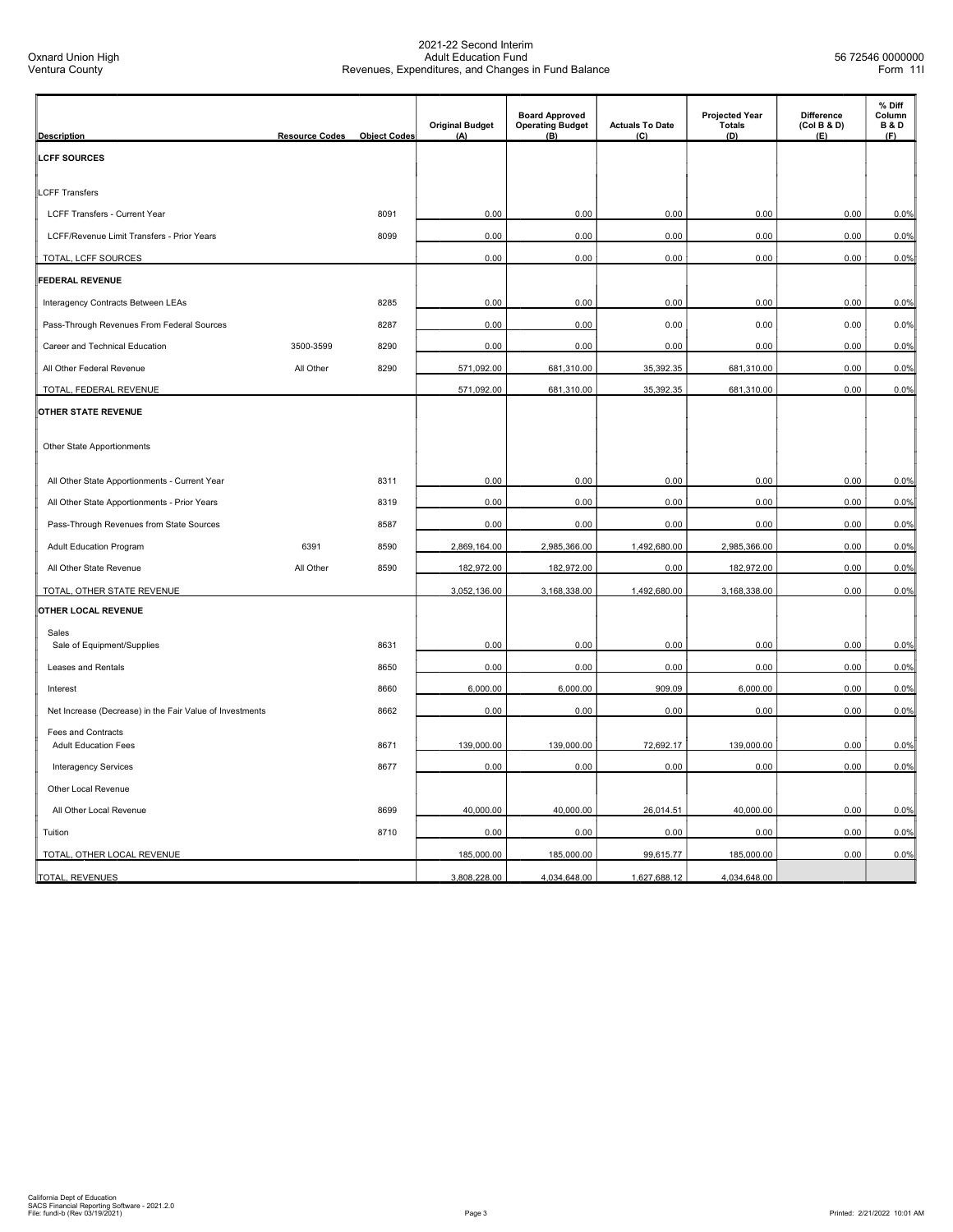| <b>Description</b>                                     | <b>Resource Codes</b> | <b>Object Codes</b> | <b>Original Budget</b><br>(A) | <b>Board Approved</b><br><b>Operating Budget</b><br>(B) | <b>Actuals To Date</b><br>(C) | <b>Projected Year</b><br><b>Totals</b><br>(D) | <b>Difference</b><br>(Col B & D)<br>(E) | % Diff<br>Column<br><b>B&amp;D</b><br>(F) |
|--------------------------------------------------------|-----------------------|---------------------|-------------------------------|---------------------------------------------------------|-------------------------------|-----------------------------------------------|-----------------------------------------|-------------------------------------------|
| <b>CERTIFICATED SALARIES</b>                           |                       |                     |                               |                                                         |                               |                                               |                                         |                                           |
|                                                        |                       |                     |                               |                                                         |                               |                                               |                                         |                                           |
| Certificated Teachers' Salaries                        |                       | 1100                | 1,260,425.00                  | 1,328,093.00                                            | 616,966.81                    | 1,328,093.00                                  | 0.00                                    | 0.0%                                      |
| <b>Certificated Pupil Support Salaries</b>             |                       | 1200                | 173,042.00                    | 181,193.00                                              | 95,474.62                     | 181,193.00                                    | 0.00                                    | 0.0%                                      |
| Certificated Supervisors' and Administrators' Salaries |                       | 1300                | 145,813.00                    | 147,430.00                                              | 83,874.59                     | 155,856.00                                    | (8,426.00)                              | $-5.7%$                                   |
| <b>Other Certificated Salaries</b>                     |                       | 1900                | 104,162.00                    | 104,612.00                                              | 56,742.90                     | 104,612.00                                    | 0.00                                    | 0.0%                                      |
| TOTAL, CERTIFICATED SALARIES                           |                       |                     | 1,683,442.00                  | 1,761,328.00                                            | 853,058.92                    | 1,769,754.00                                  | (8,426.00)                              | $-0.5%$                                   |
| <b>CLASSIFIED SALARIES</b>                             |                       |                     |                               |                                                         |                               |                                               |                                         |                                           |
| <b>Classified Instructional Salaries</b>               |                       | 2100                | 24,506.00                     | 19,782.00                                               | 0.00                          | 0.00                                          | 19,782.00                               | 100.0%                                    |
| <b>Classified Support Salaries</b>                     |                       | 2200                | 229,692.00                    | 263,044.00                                              | 143,329.13                    | 275,059.00                                    | (12,015.00)                             | $-4.6%$                                   |
| Classified Supervisors' and Administrators' Salaries   |                       | 2300                | 0.00                          | 0.00                                                    | 0.00                          | 0.00                                          | 0.00                                    | 0.0%                                      |
| Clerical, Technical and Office Salaries                |                       | 2400                | 315,917.00                    | 339,396.00                                              | 198,498.77                    | 344,778.00                                    | (5,382.00)                              | $-1.6%$                                   |
| <b>Other Classified Salaries</b>                       |                       | 2900                | 25,644.00                     | 35,623.00                                               | 16,557.45                     | 36,288.00                                     | (665.00)                                | $-1.9%$                                   |
| TOTAL, CLASSIFIED SALARIES                             |                       |                     | 595,759.00                    | 657,845.00                                              | 358,385.35                    | 656,125.00                                    | 1,720.00                                | 0.3%                                      |
| <b>EMPLOYEE BENEFITS</b>                               |                       |                     |                               |                                                         |                               |                                               |                                         |                                           |
| <b>STRS</b>                                            |                       | 3101-3102           | 458,894.00                    | 424,837.00                                              | 116,978.25                    | 426,252.00                                    | (1,415.00)                              | $-0.3%$                                   |
| <b>PERS</b>                                            |                       | 3201-3202           | 128,166.00                    | 139,079.00                                              | 73,995.35                     | 136,522.00                                    | 2,557.00                                | 1.8%                                      |
| OASDI/Medicare/Alternative                             |                       | 3301-3302           | 70,000.00                     | 76,142.00                                               | 40,362.08                     | 76,135.00                                     | 7.00                                    | 0.0%                                      |
| Health and Welfare Benefits                            |                       | 3401-3402           | 328,364.00                    | 328,512.00                                              | 154,968.65                    | 325,506.00                                    | 3,006.00                                | 0.9%                                      |
| Unemployment Insurance                                 |                       | 3501-3502           | 28,313.00                     | 12,137.00                                               | 6,040.88                      | 12,198.00                                     | (61.00)                                 | $-0.5%$                                   |
| <b>Workers' Compensation</b>                           |                       | 3601-3602           | 43,784.00                     | 45,780.00                                               | 22,664.87                     | 45,907.00                                     | (127.00)                                | $-0.3%$                                   |
| OPEB, Allocated                                        |                       | 3701-3702           | 152,799.00                    | 93,007.00                                               | 78,015.05                     | 93,007.00                                     | 0.00                                    | 0.0%                                      |
| OPEB, Active Employees                                 |                       | 3751-3752           | 0.00                          | 0.00                                                    | 0.00                          | 0.00                                          | 0.00                                    | 0.0%                                      |
| Other Employee Benefits                                |                       | 3901-3902           | 0.00                          | 0.00                                                    | 0.00                          | 0.00                                          | 0.00                                    | 0.0%                                      |
| TOTAL, EMPLOYEE BENEFITS                               |                       |                     | 1,210,320.00                  | 1,119,494.00                                            | 493,025.13                    | 1,115,527.00                                  | 3,967.00                                | 0.4%                                      |
| <b>BOOKS AND SUPPLIES</b>                              |                       |                     |                               |                                                         |                               |                                               |                                         |                                           |
| Approved Textbooks and Core Curricula Materials        |                       | 4100                | 44,200.00                     | 99,000.00                                               | 40,532.05                     | 99,000.00                                     | 0.00                                    | 0.0%                                      |
| Books and Other Reference Materials                    |                       | 4200                | 1,217.00                      | 2,000.00                                                | 512.46                        | 2,000.00                                      | 0.00                                    | 0.0%                                      |
| <b>Materials and Supplies</b>                          |                       | 4300                | 18,233.00                     | 161,355.00                                              | 30,166.38                     | 197,243.00                                    | (35,888.00)                             | $-22.2%$                                  |
| Noncapitalized Equipment                               |                       | 4400                | 8,446.00                      | 17,463.00                                               | 7,084.25                      | 18,994.00                                     | (1,531.00)                              | $-8.8%$                                   |
| TOTAL, BOOKS AND SUPPLIES                              |                       |                     | 72,096.00                     | 279,818.00                                              | 78,295.14                     | 317,237.00                                    | (37, 419.00)                            | $-13.4%$                                  |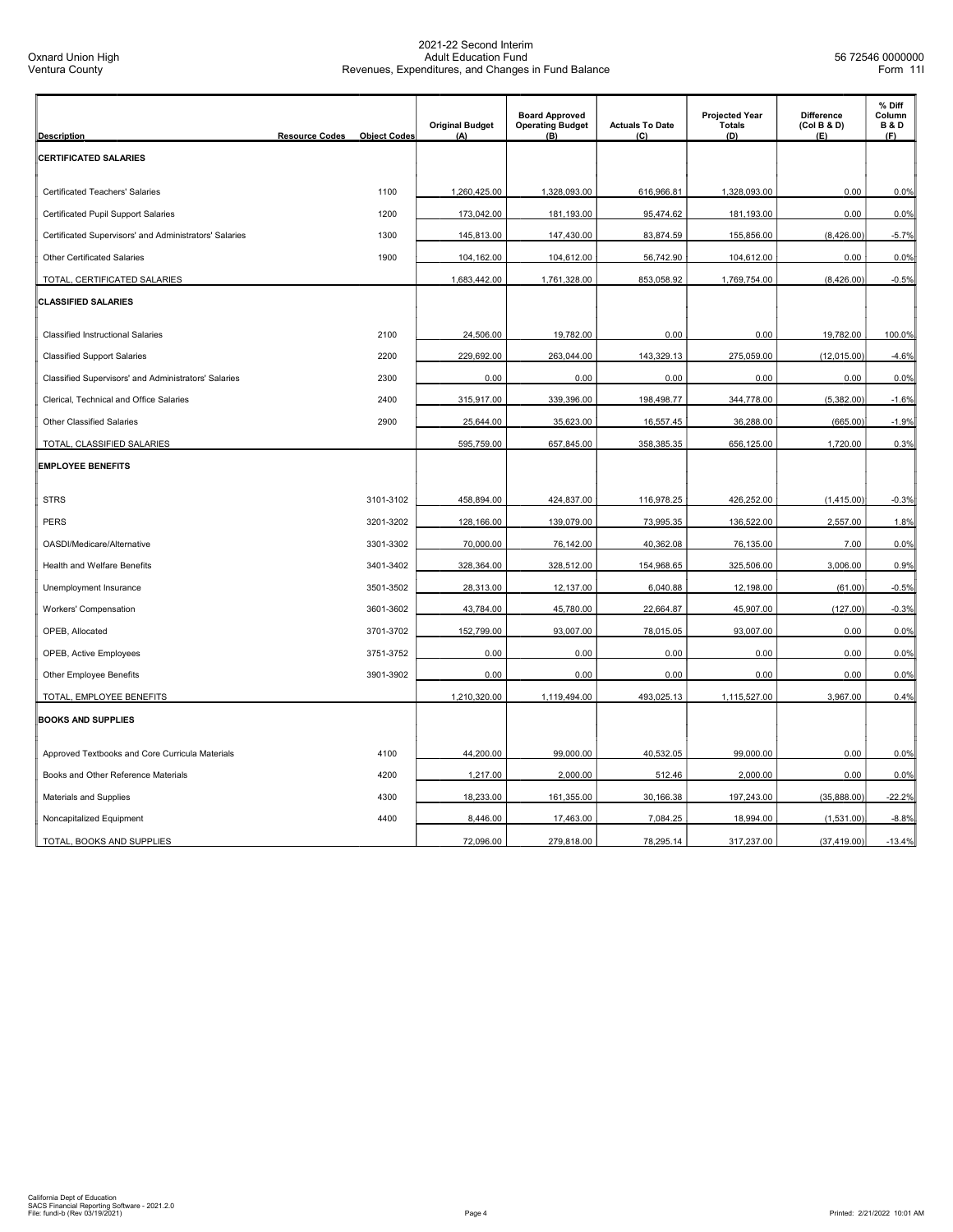| <b>Description</b><br><b>Resource Codes</b>                                                | <b>Object Codes</b> | <b>Original Budget</b><br>(A) | <b>Board Approved</b><br><b>Operating Budget</b><br>(B) | <b>Actuals To Date</b><br>(C) | <b>Projected Year</b><br><b>Totals</b><br>(D) | Difference<br>(Col B & D)<br>(E) | % Diff<br>Column<br><b>B&amp;D</b><br>(F) |
|--------------------------------------------------------------------------------------------|---------------------|-------------------------------|---------------------------------------------------------|-------------------------------|-----------------------------------------------|----------------------------------|-------------------------------------------|
| SERVICES AND OTHER OPERATING EXPENDITURES                                                  |                     |                               |                                                         |                               |                                               |                                  |                                           |
| Subagreements for Services                                                                 | 5100                | 0.00                          | 0.00                                                    | 0.00                          | 0.00                                          | 0.00                             | 0.0%                                      |
| <b>Travel and Conferences</b>                                                              | 5200                | 150.00                        | 1,140.00                                                | 577.50                        | 1,140.00                                      | 0.00                             | 0.0%                                      |
| Dues and Memberships                                                                       | 5300                | 1,650.00                      | 2,840.00                                                | 2,955.00                      | 3,315.00                                      | (475.00)                         | $-16.7%$                                  |
| Insurance                                                                                  | 5400-5450           | 0.00                          | 0.00                                                    | 0.00                          | 0.00                                          | 0.00                             | 0.0%                                      |
| Operations and Housekeeping Services                                                       | 5500                | 0.00                          | 0.00                                                    | 0.00                          | 0.00                                          | 0.00                             | 0.0%                                      |
| Rentals, Leases, Repairs, and Noncapitalized Improvements                                  | 5600                | 0.00                          | 0.00                                                    | 0.00                          | 0.00                                          | 0.00                             | 0.0%                                      |
| <b>Transfers of Direct Costs</b>                                                           | 5710                | 0.00                          | 0.00                                                    | 0.00                          | 0.00                                          | 0.00                             | 0.0%                                      |
| Transfers of Direct Costs - Interfund                                                      | 5750                | (1,500.00)                    | (3,000.00)                                              | (600.00)                      | (3,000.00)                                    | 0.00                             | 0.0%                                      |
| Professional/Consulting Services and                                                       |                     |                               |                                                         |                               |                                               |                                  |                                           |
| <b>Operating Expenditures</b>                                                              | 5800<br>5900        | 98,353.00                     | 631,210.00                                              | 144,511.29                    | 590,577.00                                    | 40,633.00                        | 6.4%                                      |
| Communications                                                                             |                     | 350.00                        | 350.00                                                  | 0.00                          | 350.00                                        | 0.00                             | 0.0%                                      |
| TOTAL, SERVICES AND OTHER OPERATING EXPENDITURES<br><b>CAPITAL OUTLAY</b>                  |                     | 99,003.00                     | 632,540.00                                              | 147,443.79                    | 592,382.00                                    | 40,158.00                        | 6.3%                                      |
| Land                                                                                       | 6100                | 0.00                          | 0.00                                                    | 0.00                          | 0.00                                          | 0.00                             | 0.0%                                      |
|                                                                                            | 6170                | 0.00                          | 0.00                                                    | 0.00                          | 0.00                                          | 0.00                             | 0.0%                                      |
| Land Improvements                                                                          |                     |                               |                                                         |                               |                                               |                                  |                                           |
| Buildings and Improvements of Buildings                                                    | 6200                | 0.00                          | 0.00                                                    | 0.00                          | 0.00                                          | 0.00                             | 0.0%                                      |
| Equipment                                                                                  | 6400                | 0.00                          | 0.00                                                    | 0.00                          | 0.00                                          | 0.00                             | 0.0%                                      |
| <b>Equipment Replacement</b>                                                               | 6500                | 0.00                          | 0.00                                                    | 0.00                          | 0.00                                          | 0.00                             | 0.0%                                      |
| Lease Assets                                                                               | 6600                | 0.00                          | 0.00                                                    | 0.00                          | 0.00                                          | 0.00                             | 0.0%                                      |
| TOTAL, CAPITAL OUTLAY                                                                      |                     | 0.00                          | 0.00                                                    | 0.00                          | 0.00                                          | 0.00                             | 0.0%                                      |
| <b>OTHER OUTGO (excluding Transfers of Indirect Costs)</b>                                 |                     |                               |                                                         |                               |                                               |                                  |                                           |
| Tuition                                                                                    |                     |                               |                                                         |                               |                                               |                                  |                                           |
| Tuition, Excess Costs, and/or Deficit Payments<br>Payments to Districts or Charter Schools | 7141                | 0.00                          | 0.00                                                    | 0.00                          | 0.00                                          | 0.00                             | 0.0%                                      |
| Payments to County Offices                                                                 | 7142                | 0.00                          | 0.00                                                    | 0.00                          | 0.00                                          | 0.00                             | 0.0%                                      |
| Payments to JPAs                                                                           | 7143                | 0.00                          | 0.00                                                    | 0.00                          | 0.00                                          | 0.00                             | 0.0%                                      |
| Other Transfers Out                                                                        |                     |                               |                                                         |                               |                                               |                                  |                                           |
| Transfers of Pass-Through Revenues<br>To Districts or Charter Schools                      | 7211                | 0.00                          | 0.00                                                    | 0.00                          | 0.00                                          | 0.00                             | 0.0%                                      |
| To County Offices                                                                          | 7212                | 0.00                          | 0.00                                                    | 0.00                          | 0.00                                          | 0.00                             | 0.0%                                      |
| To JPAs                                                                                    | 7213                | 0.00                          | 0.00                                                    | 0.00                          | 0.00                                          | 0.00                             | 0.0%                                      |
| Debt Service                                                                               |                     |                               |                                                         |                               |                                               |                                  |                                           |
| Debt Service - Interest                                                                    | 7438                | 0.00                          | 0.00                                                    | 0.00                          | 0.00                                          | 0.00                             | 0.0%                                      |
| Other Debt Service - Principal                                                             | 7439                | 0.00                          | 0.00                                                    | 0.00                          | 0.00                                          | 0.00                             | 0.0%                                      |
| TOTAL, OTHER OUTGO (excluding Transfers of Indirect Costs)                                 |                     | 0.00                          | 0.00                                                    | 0.00                          | 0.00                                          | 0.00                             | 0.0%                                      |
| OTHER OUTGO - TRANSFERS OF INDIRECT COSTS                                                  |                     |                               |                                                         |                               |                                               |                                  |                                           |
| Transfers of Indirect Costs - Interfund                                                    | 7350                | 147,608.00                    | 185,660.00                                              | 0.00                          | 185,660.00                                    | 0.00                             | 0.0%                                      |
| TOTAL, OTHER OUTGO - TRANSFERS OF INDIRECT COSTS                                           |                     | 147,608.00                    | 185,660.00                                              | 0.00                          | 185,660.00                                    | 0.00                             | 0.0%                                      |
| TOTAL, EXPENDITURES                                                                        |                     | 3,808,228.00                  | 4,636,685.00                                            | 1,930,208.33                  | 4,636,685.00                                  |                                  |                                           |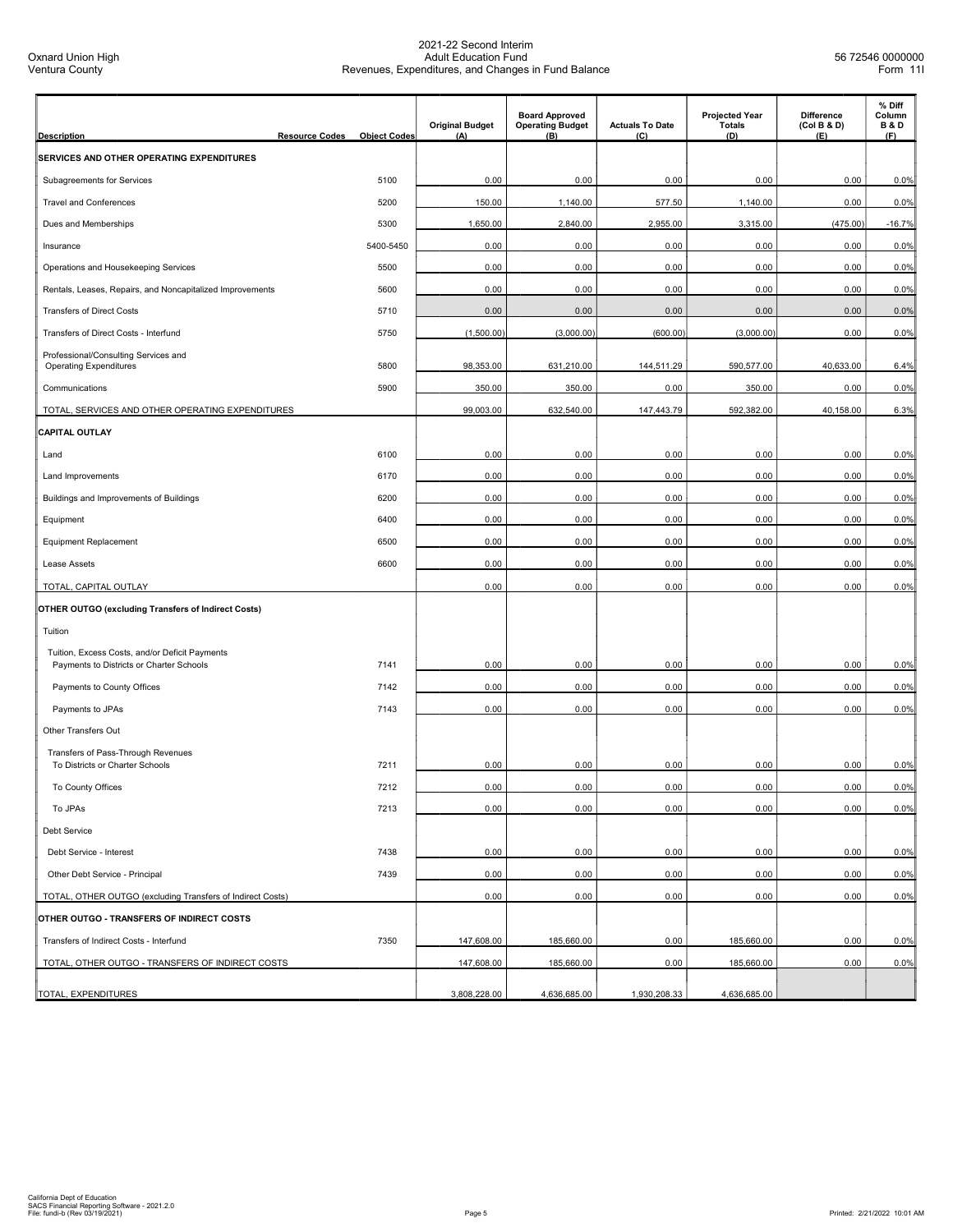| <b>Description</b>                                                      | <b>Resource Codes</b> | <b>Object Codes</b> | <b>Original Budget</b><br>(A) | <b>Board Approved</b><br><b>Operating Budget</b><br>$(\overline{B})$ | <b>Actuals To Date</b><br>(C) | <b>Projected Year</b><br><b>Totals</b><br>(D) | <b>Difference</b><br>(Col B & D)<br>(E) | % Diff<br>Column<br><b>B&amp;D</b><br>(F) |
|-------------------------------------------------------------------------|-----------------------|---------------------|-------------------------------|----------------------------------------------------------------------|-------------------------------|-----------------------------------------------|-----------------------------------------|-------------------------------------------|
| <b>INTERFUND TRANSFERS</b>                                              |                       |                     |                               |                                                                      |                               |                                               |                                         |                                           |
| <b>INTERFUND TRANSFERS IN</b>                                           |                       |                     |                               |                                                                      |                               |                                               |                                         |                                           |
| Other Authorized Interfund Transfers In                                 |                       | 8919                | 0.00                          | 0.00                                                                 | 0.00                          | 0.00                                          | 0.00                                    | 0.0%                                      |
| (a) TOTAL, INTERFUND TRANSFERS IN                                       |                       |                     | 0.00                          | 0.00                                                                 | 0.00                          | 0.00                                          | 0.00                                    | 0.0%                                      |
| INTERFUND TRANSFERS OUT                                                 |                       |                     |                               |                                                                      |                               |                                               |                                         |                                           |
| To: State School Building Fund/<br>County School Facilities Fund        |                       | 7613                | 0.00                          | 0.00                                                                 | 0.00                          | 0.00                                          | 0.00                                    | 0.0%                                      |
| Other Authorized Interfund Transfers Out                                |                       | 7619                | 0.00                          | 0.00                                                                 | 0.00                          | 0.00                                          | 0.00                                    | 0.0%                                      |
| (b) TOTAL, INTERFUND TRANSFERS OUT                                      |                       |                     | 0.00                          | 0.00                                                                 | 0.00                          | 0.00                                          | 0.00                                    | 0.0%                                      |
| OTHER SOURCES/USES                                                      |                       |                     |                               |                                                                      |                               |                                               |                                         |                                           |
| <b>SOURCES</b>                                                          |                       |                     |                               |                                                                      |                               |                                               |                                         |                                           |
| <b>Other Sources</b><br>Transfers from Funds of Lapsed/Reorganized LEAs |                       | 8965                | 0.00                          | 0.00                                                                 | 0.00                          | 0.00                                          | 0.00                                    |                                           |
| Long-Term Debt Proceeds                                                 |                       |                     |                               |                                                                      |                               |                                               |                                         | 0.0%                                      |
| Proceeds from Certificates of Participation                             |                       | 8971                | 0.00                          | 0.00                                                                 | 0.00                          | 0.00                                          | 0.00                                    | 0.0%                                      |
| Proceeds from Leases                                                    |                       | 8972                | 0.00                          | 0.00                                                                 | 0.00                          | 0.00                                          | 0.00                                    | 0.0%                                      |
| All Other Financing Sources                                             |                       | 8979                | 0.00                          | 0.00                                                                 | 0.00                          | 0.00                                          | 0.00                                    | 0.0%                                      |
| (c) TOTAL, SOURCES                                                      |                       |                     | 0.00                          | 0.00                                                                 | 0.00                          | 0.00                                          | 0.00                                    | 0.0%                                      |
| <b>USES</b>                                                             |                       |                     |                               |                                                                      |                               |                                               |                                         |                                           |
| Transfers of Funds from Lapsed/Reorganized LEAs                         |                       | 7651                | 0.00                          | 0.00                                                                 | 0.00                          | 0.00                                          | 0.00                                    | 0.0%                                      |
| All Other Financing Uses                                                |                       | 7699                | 0.00                          | 0.00                                                                 | 0.00                          | 0.00                                          | 0.00                                    | 0.0%                                      |
| (d) TOTAL, USES                                                         |                       |                     | 0.00                          | 0.00                                                                 | 0.00                          | 0.00                                          | 0.00                                    | 0.0%                                      |
| <b>CONTRIBUTIONS</b>                                                    |                       |                     |                               |                                                                      |                               |                                               |                                         |                                           |
| <b>Contributions from Unrestricted Revenues</b>                         |                       | 8980                | 0.00                          | 0.00                                                                 | 0.00                          | 0.00                                          | 0.00                                    | 0.0%                                      |
| Contributions from Restricted Revenues                                  |                       | 8990                | 0.00                          | 0.00                                                                 | 0.00                          | 0.00                                          | 0.00                                    | 0.0%                                      |
| (e) TOTAL, CONTRIBUTIONS                                                |                       |                     | 0.00                          | 0.00                                                                 | 0.00                          | 0.00                                          | 0.00                                    | 0.0%                                      |
| TOTAL, OTHER FINANCING SOURCES/USES<br>$(a - b + c - d + e)$            |                       |                     | 0.00                          | 0.00                                                                 | 0.00                          | 0.00                                          |                                         |                                           |